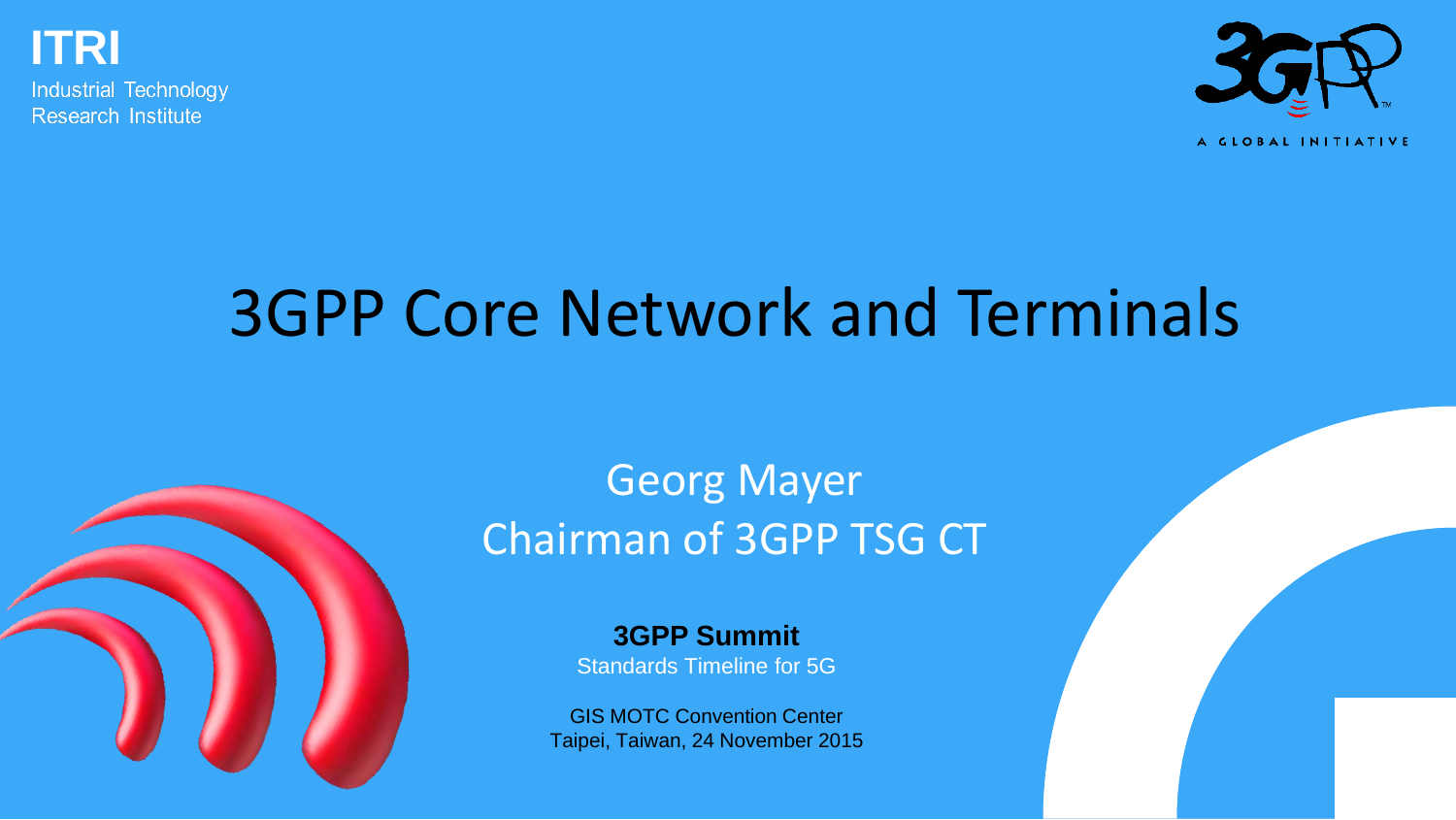





- 3GPP CT Working Groups & Roles
- 3GPP CT Current Status (Rel-13)
- Mission Critical Push To Talk Service
	- Service & Architecture
	- CT related MCPTT Work
	- Work Status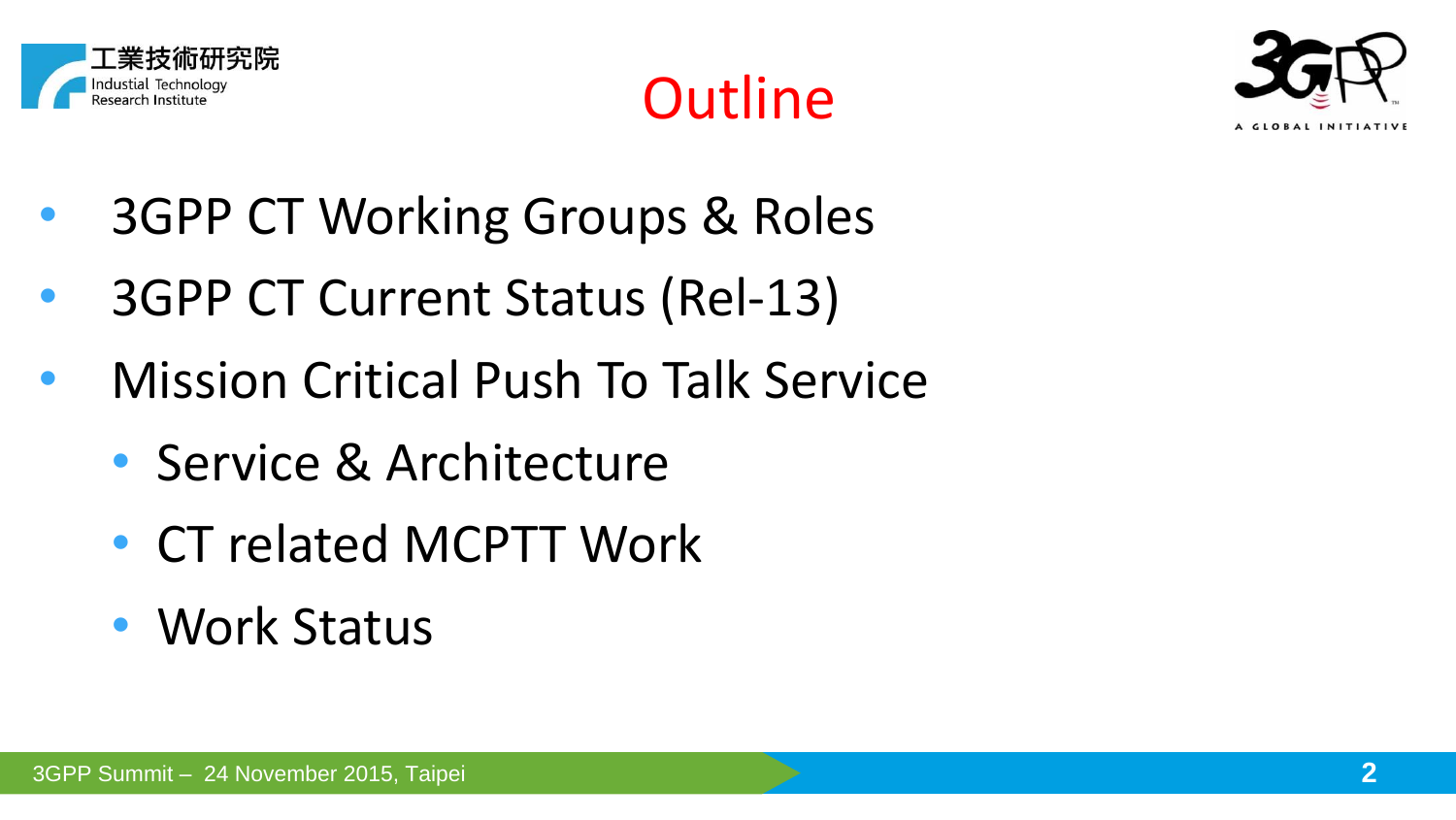





- Protocol Specification (Stage 3)
- CoreNetwork Internal and Terminal Interfaces
- Interworking with other Networks
- Certain aspects of the SmartCard
- Also some Stage 2 aspects
- Relation with other Standards Bodies (GSMA, IETF, …)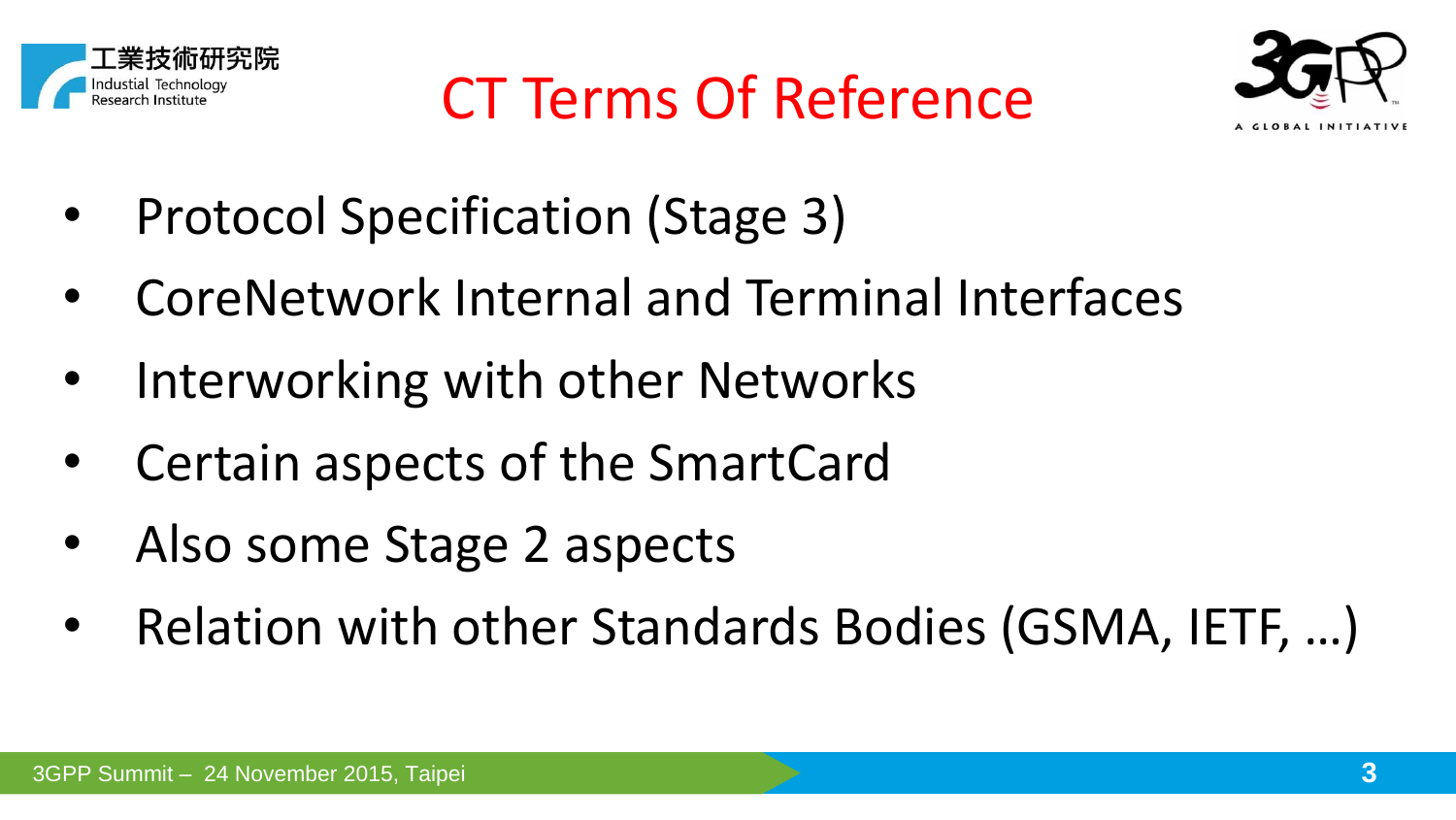



- EPC Evolved Packet Core
- IMS IP Multimedia Subsystem
- PCC Policy and Charging Control
- HSS Home Subscriber Server
- IMS/CS Interactions Voice Call Continuity, CS-Fallback

3GPP Areas of Work

• QoS, CS, GPRS, CAMEL, legacy issues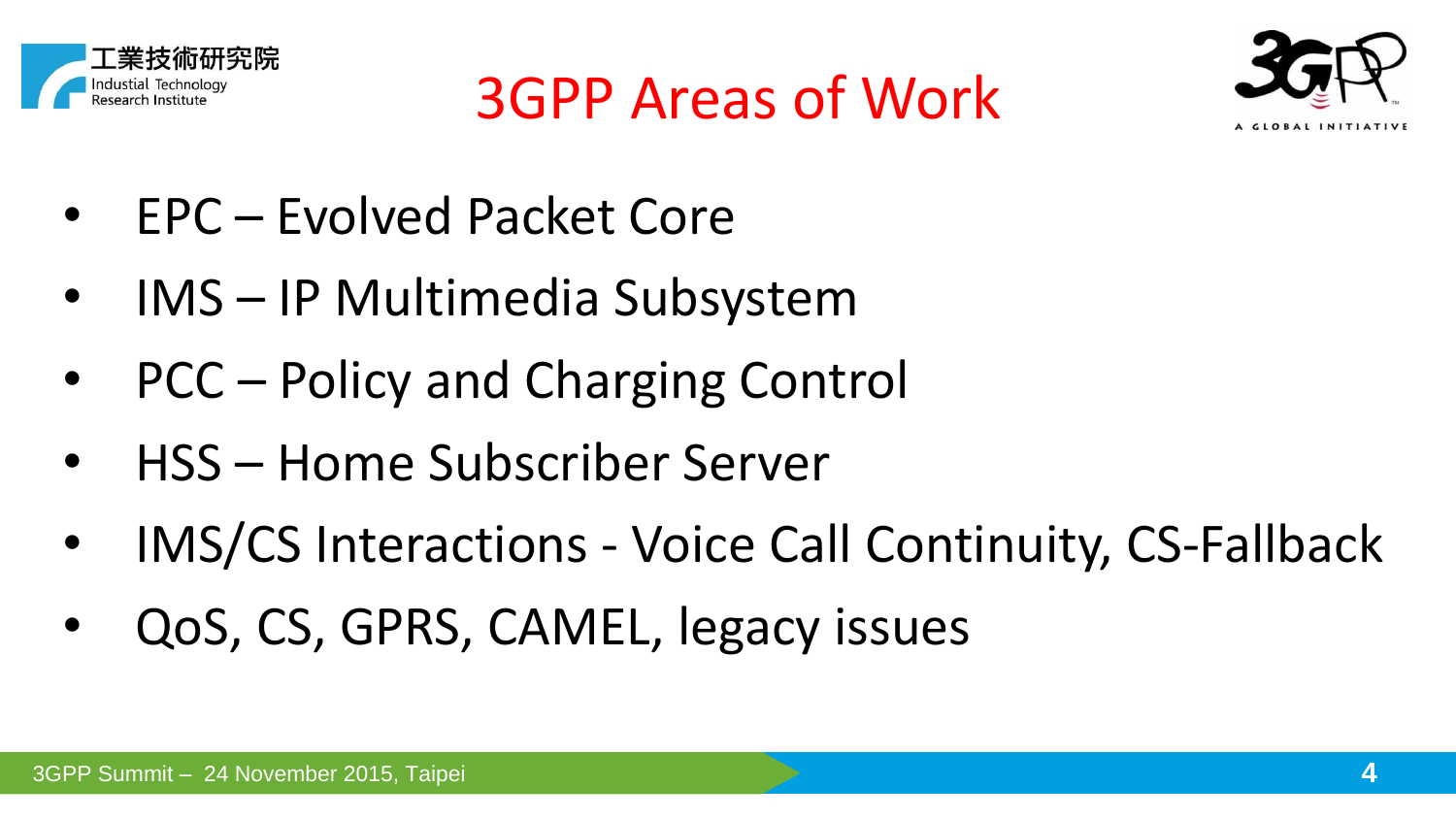





- 3GPP TSG Core Network & Terminals Plenary
	- CT1 Call Control, Session Control, Mobility Mgmt
	- CT3 Interworking with External Networks
	- CT4 Network Internal Interfaces
	- CT6 Smart Card Application Aspects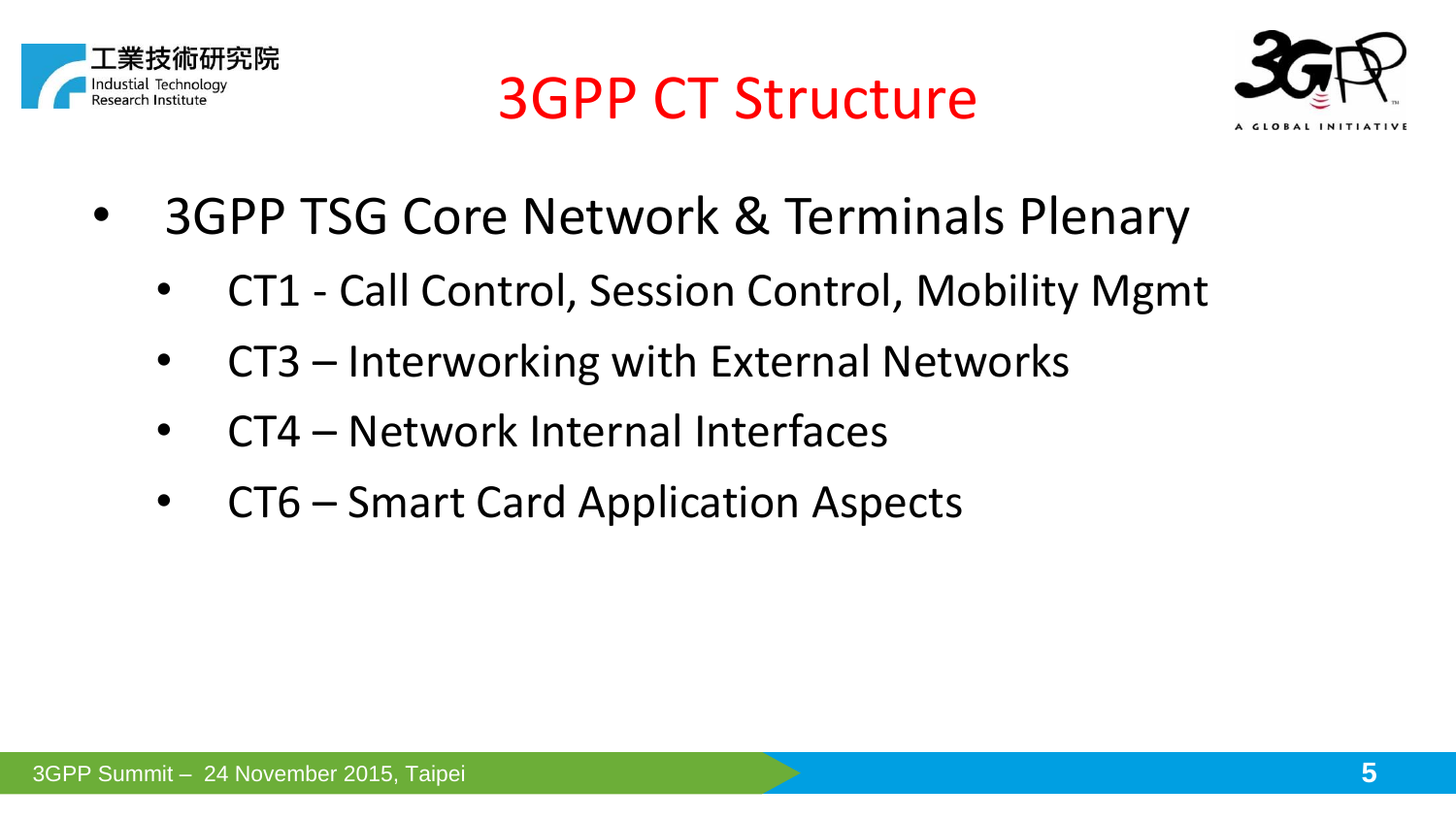



- about 400 Technical Specifications (TS's) and Technical Recommendations (TR's) owned by CT WGs
- about 8,000 documents treated / Year
- 4 Plenary Meetings / Year
- about 6 Working Group Meetings / Year
- about 150 250 Delegates in WGs / Meeting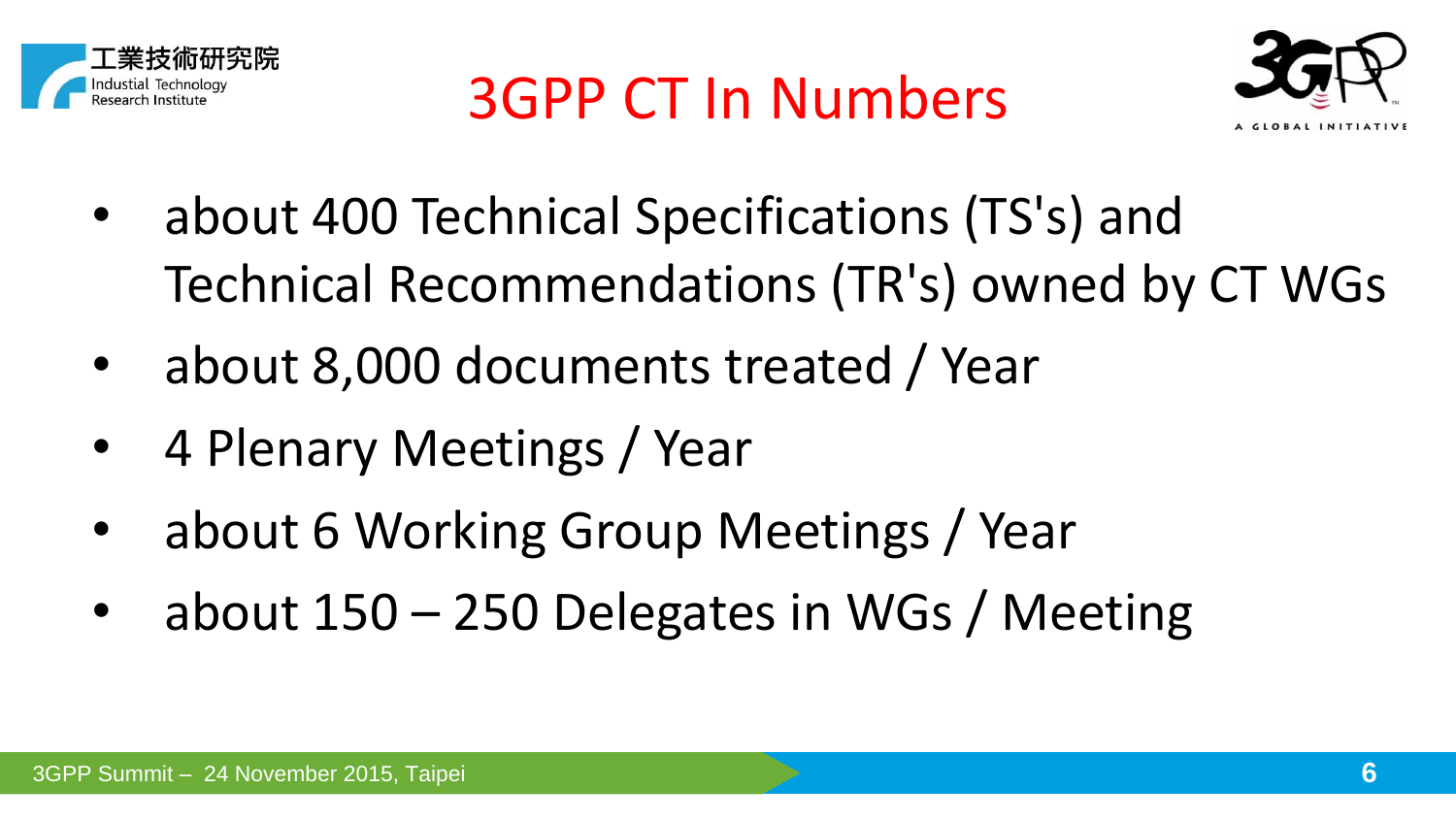

#### 3GPP CT Leadership



TSG CT Chairman Georg Mayer, CCSA ViceChairs Martin Dolly, ATIS Atsushi Minokuchi, TTC Nigel Berry, ETSI MCC: Kimmo Kymalainen

#### CT WG1

CT WG3

| Chairman          | Atle Monrad, ETSI                      |
|-------------------|----------------------------------------|
| <b>ViceChairs</b> | Chen-Ho Chin, ETSI<br>Peter Leis, ETSI |
| MCC:              | Frédéric Firmin                        |

#### CT WG4

Chairman Nigel Berry, ETSI ViceChairs Yvette Koza, ETSI Lionel Monrad, ETSI MCC: Kimmo Kymalainen CT WG6

Chairman Weihua Qiao, CCSA ViceChairs Kenjiro Arai, TTC Susanna Fernandez, ETSI MCC: Maurice Pope Chairman Paul Jolivet, TTA ViceChairs Michele Berionne, ETSI Heiko Kruse, ETSI MCC: Xavier Piednoir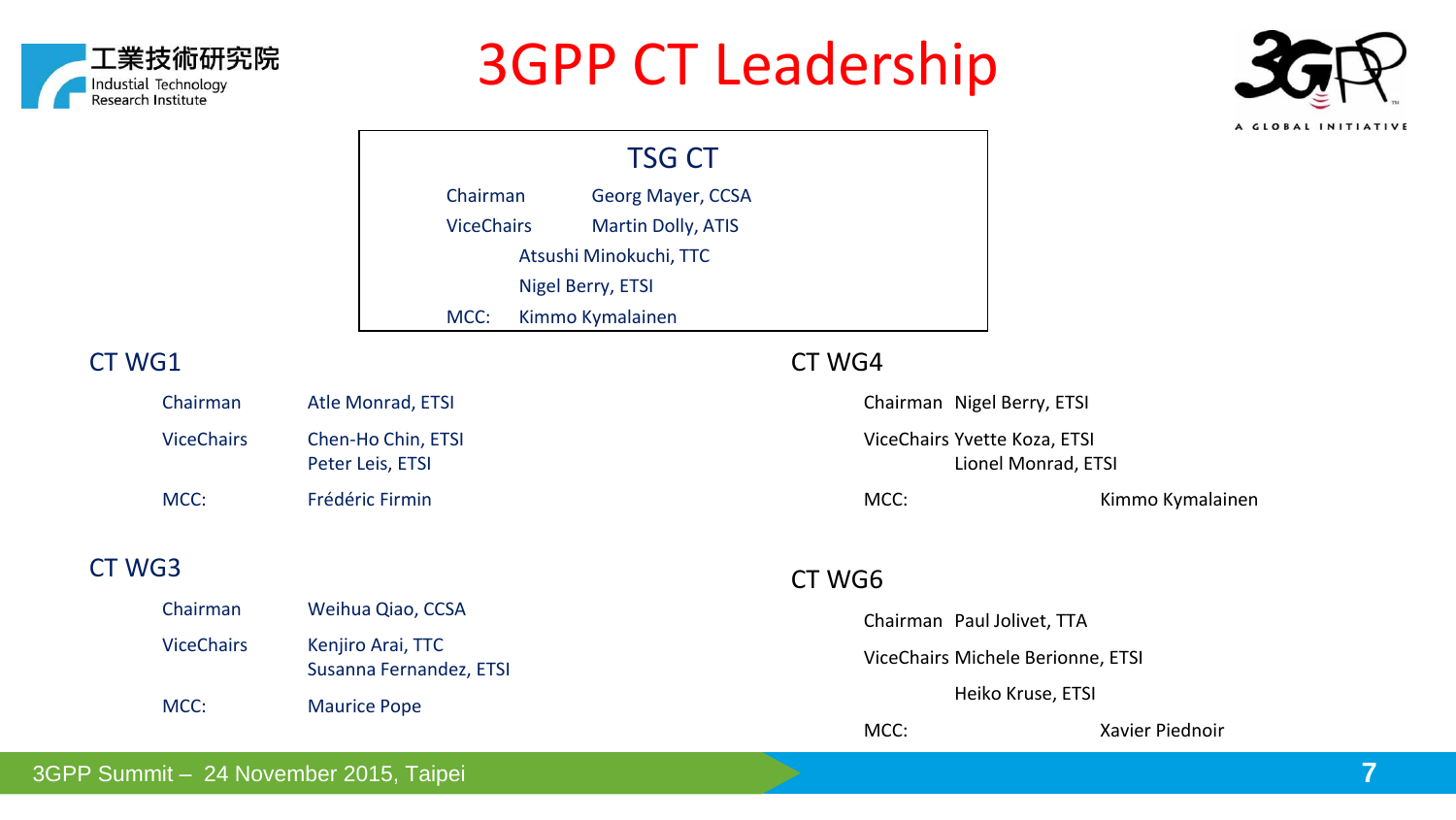

What Is "Stage 3"?



- Detailed Protocol Specifications
- Based on Stage 2 Requirements
- Communication between entities (network switches and terminals)
- **Base for Product Implementations**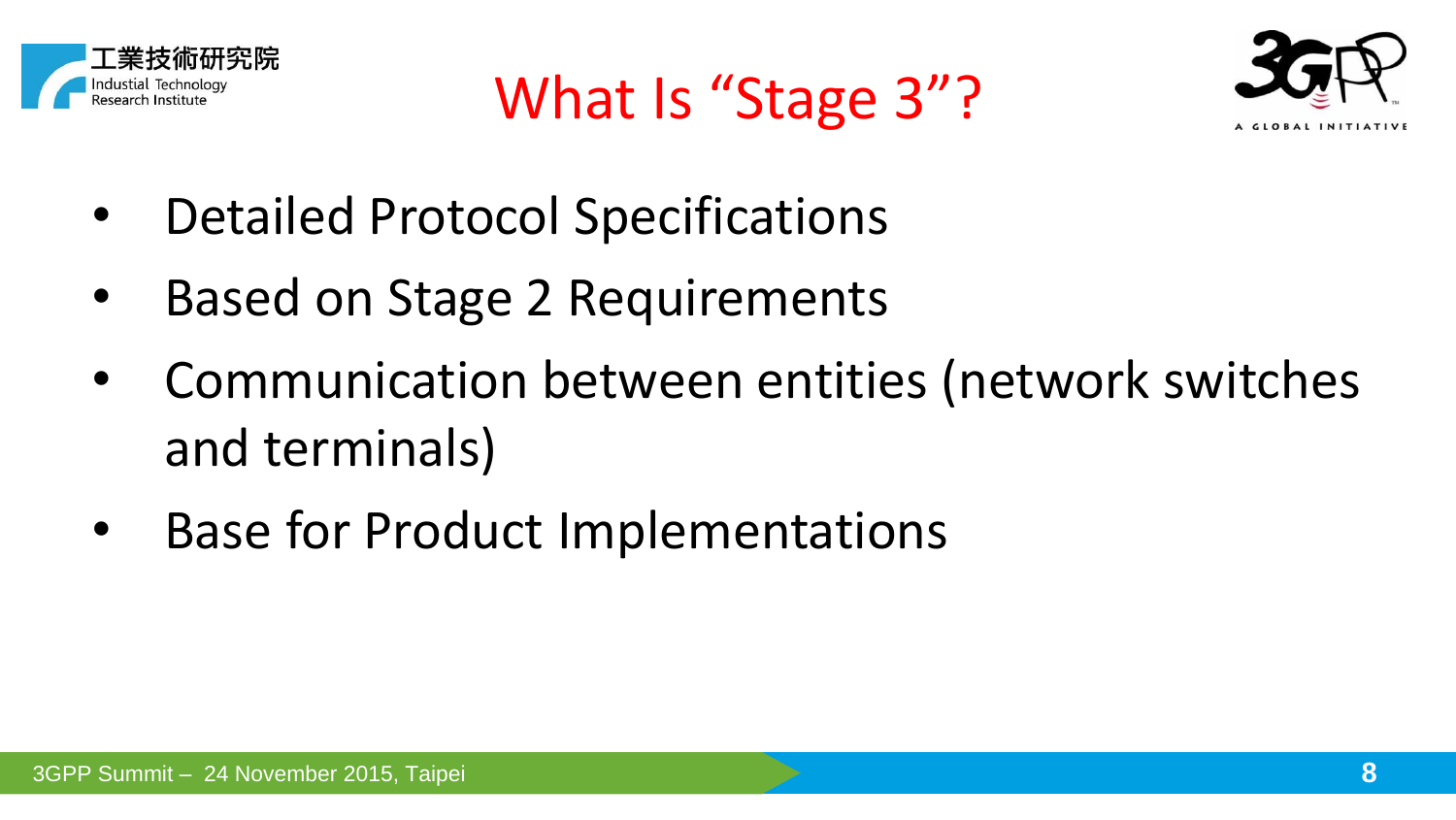





- Internet Engineering Task Force
- Different background and working methods than 3GPP
- Lots of 3GPP standards depend on IETF protocols, e. g. IMS is built upon SIP, diameter, SDP
- Many IETF functionalities are incorporated into 3GPP system, e.g. Telepresence, WebRTC
- IETF Drafts are open dependencies in 3GPP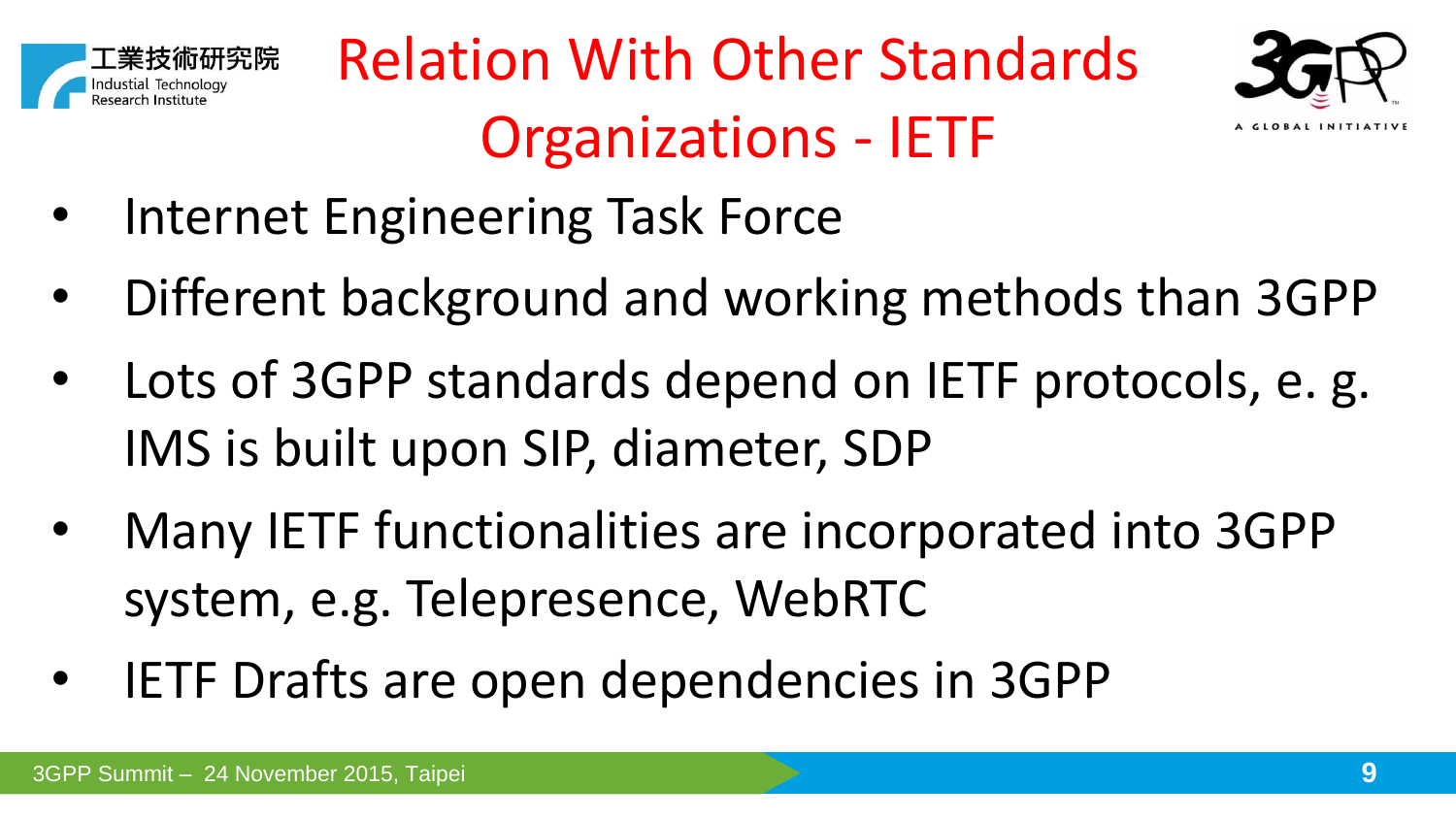



## 3GPP CT Work Status (Rel-13)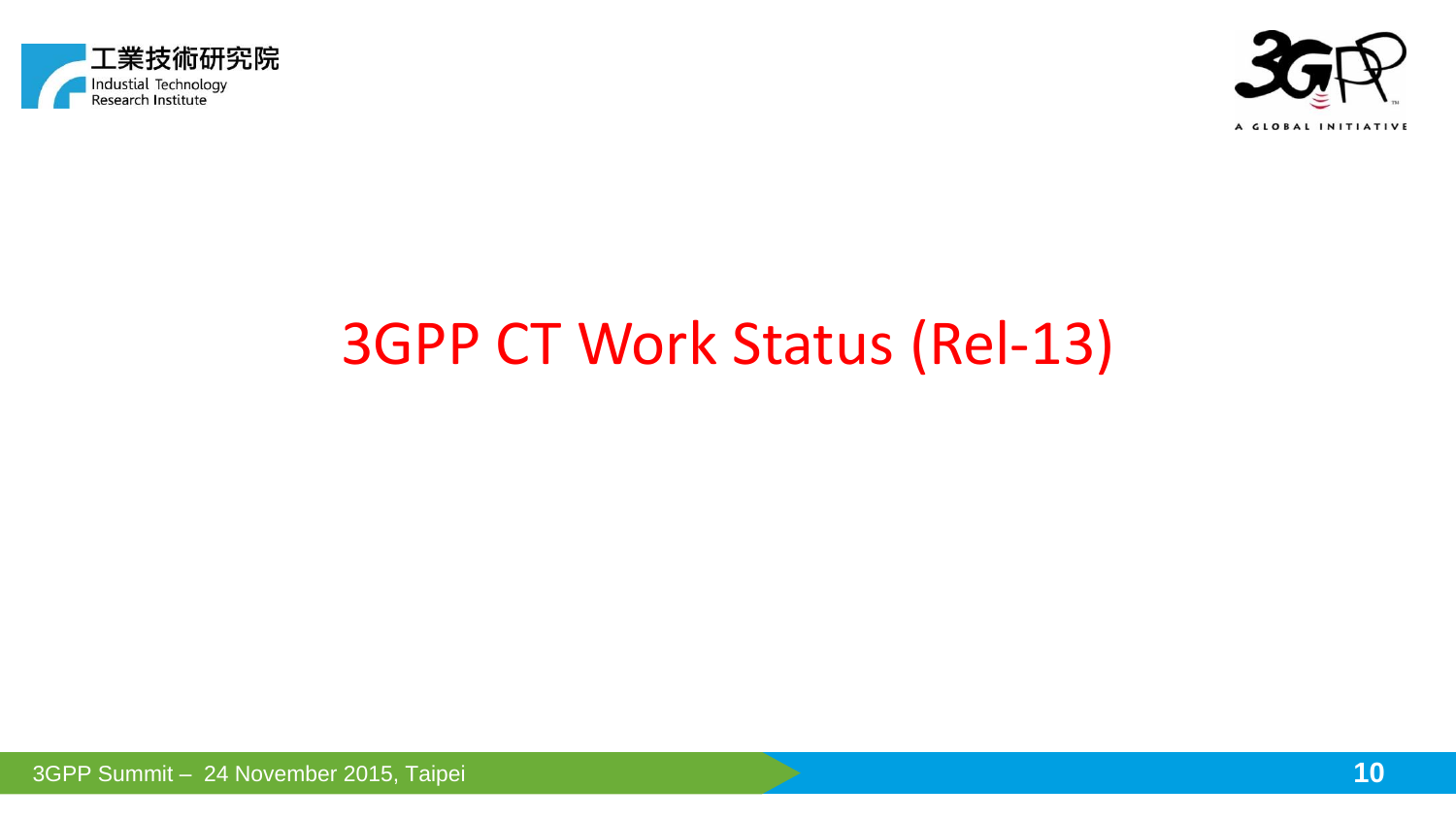





- about 40 Work Items in CT for Rel-13, e.g
	- Mission Critical Push To Talk
	- EPC Signalling Improvement for Race Scenarios
	- Cellular Internet of Things
	- IMS Operator Determined Call Barring
	- Enhancements to existing features
	- Protocol Evolution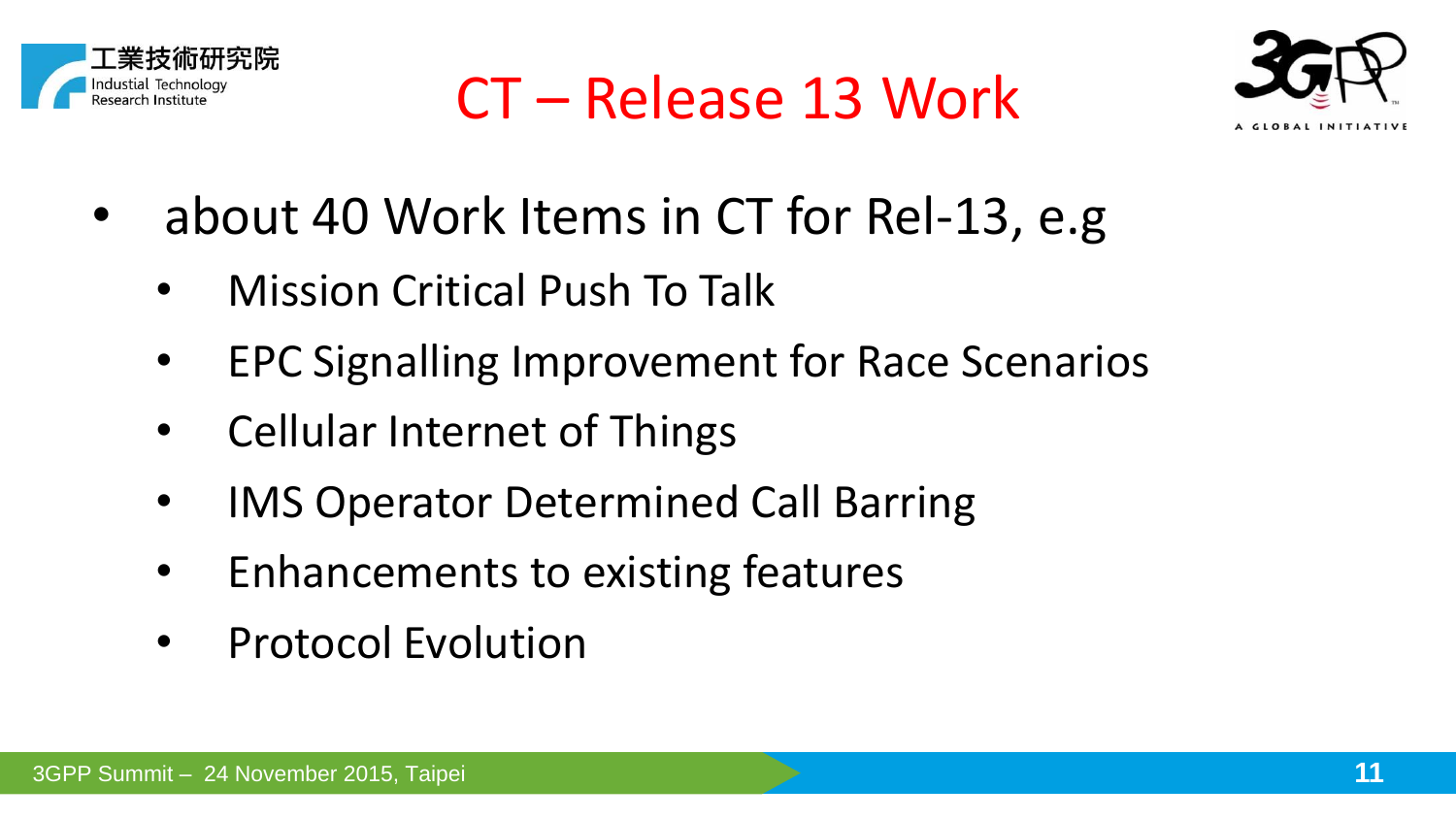

## 3GPP Release 13 Timeline



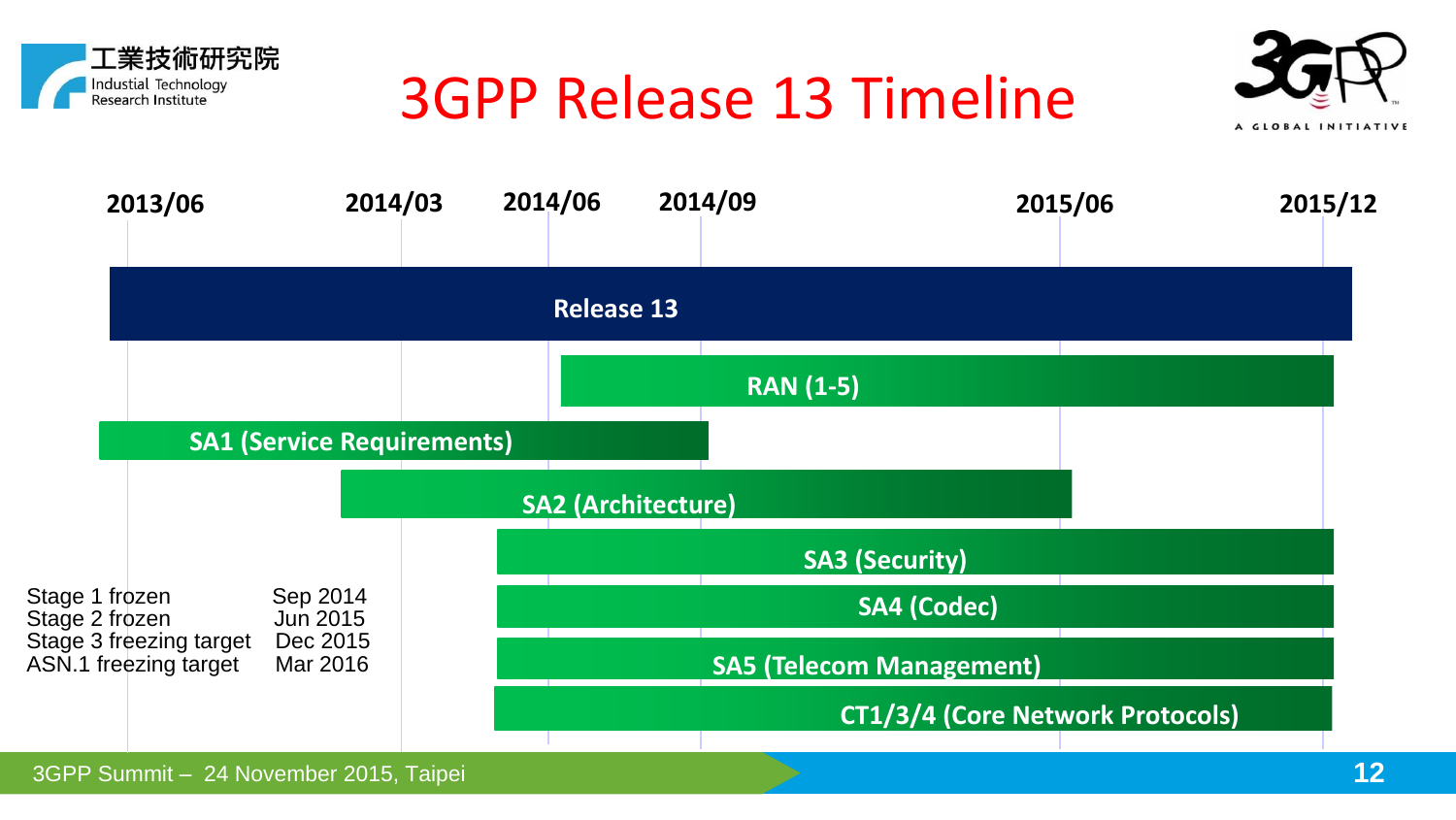

Rel-13 Status



- Freezing of Stage 3 in December 2015 Plenary
- Exceptions need to be clear and approved by Plenary
- Another 3 months (till March 2015) for CT WGs to work on the outlined exceptions
- March 2013 will see the "deep-freeze"
- Afterwards CRs against R13 will only be allowed for FASMO (frequent and severe mis-operation)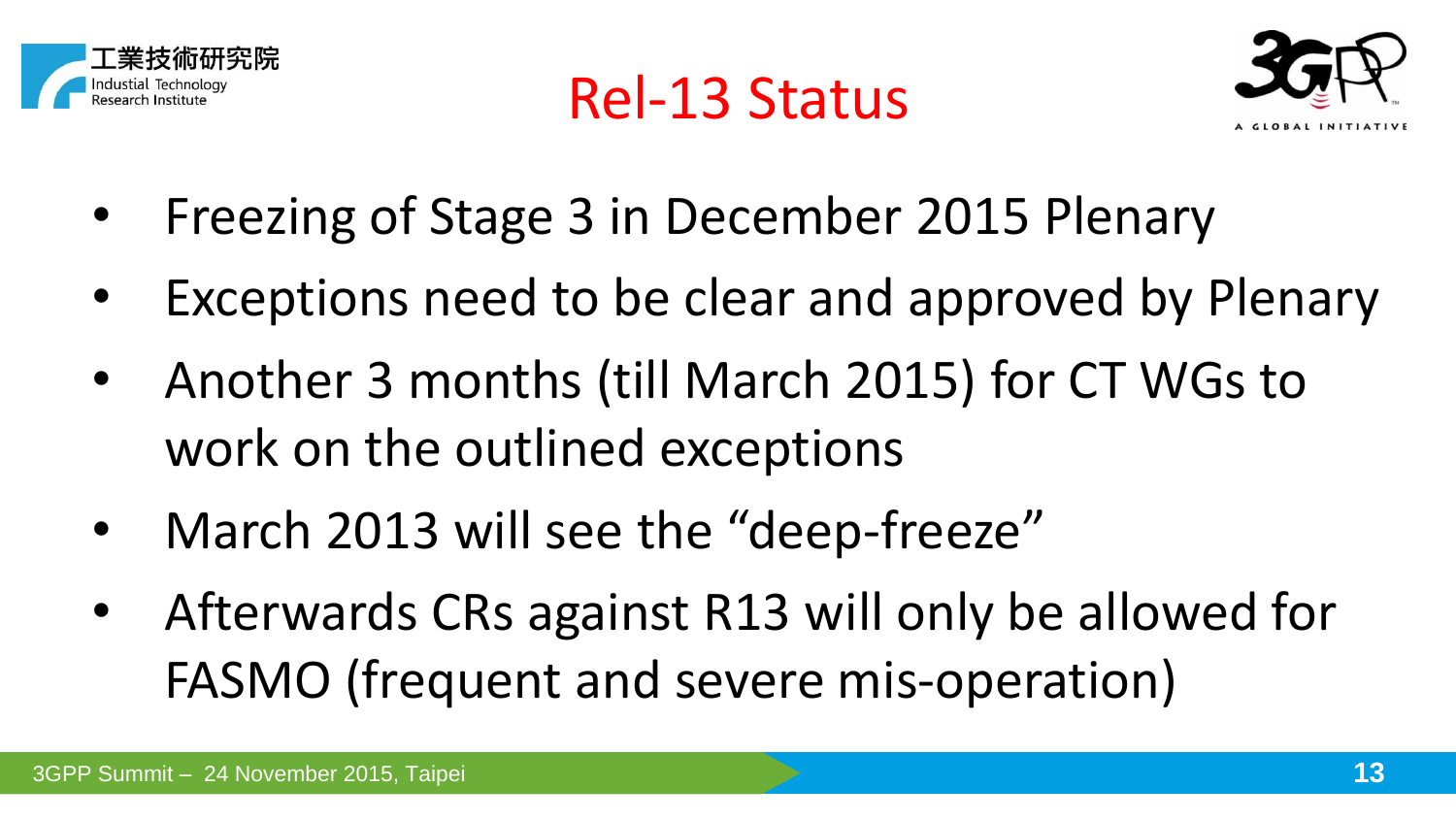



#### Mission Critical Push To Talk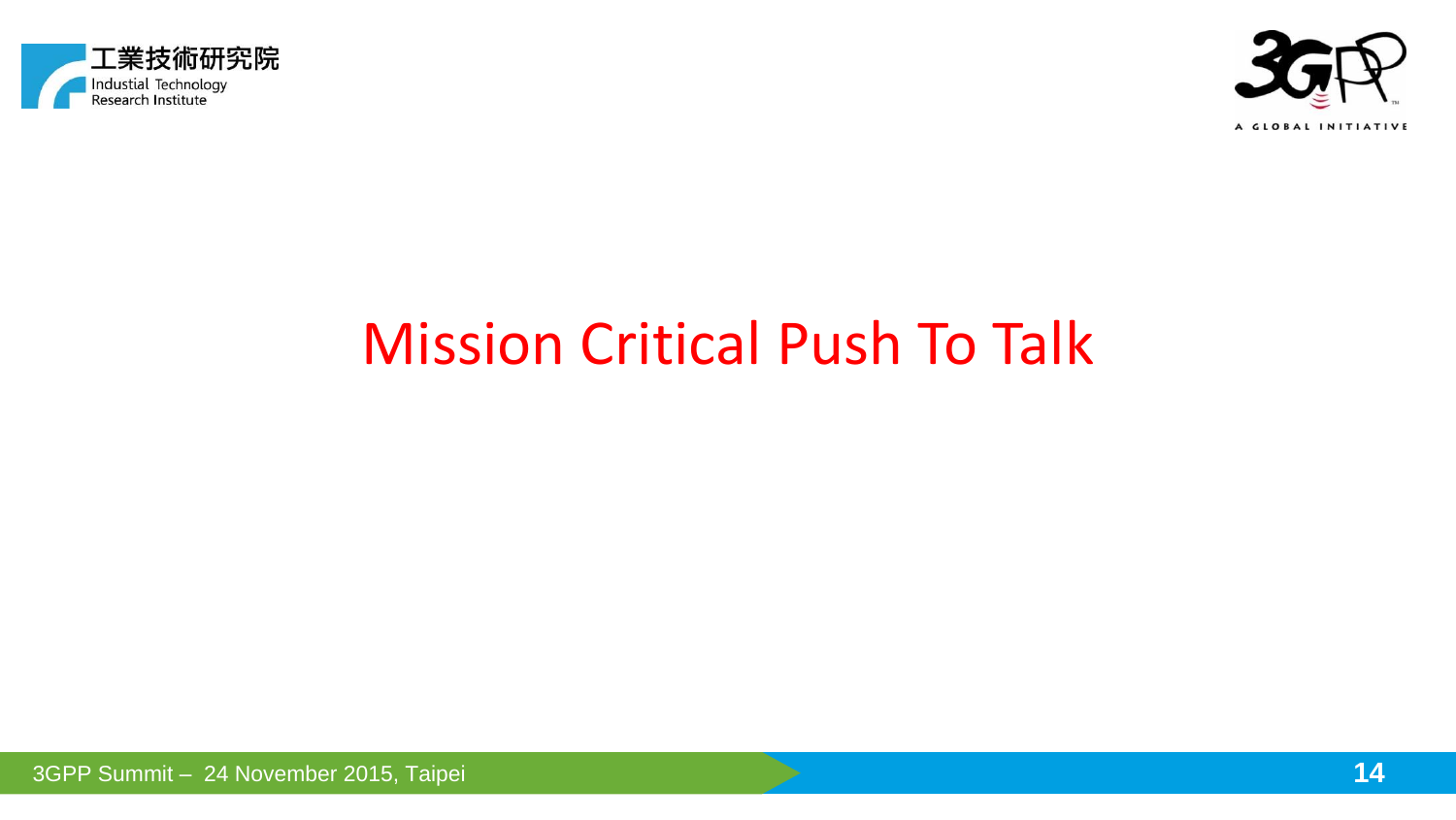

MCPTT Service



• Mission Critical

fast setup times, high availability, reliability, priority handling

- Push to Talk group call, walkie-talkie
- **Service**

3GPP so far did not specify dedicated services new requirements and players in 3GPP already existing (legacy) deployments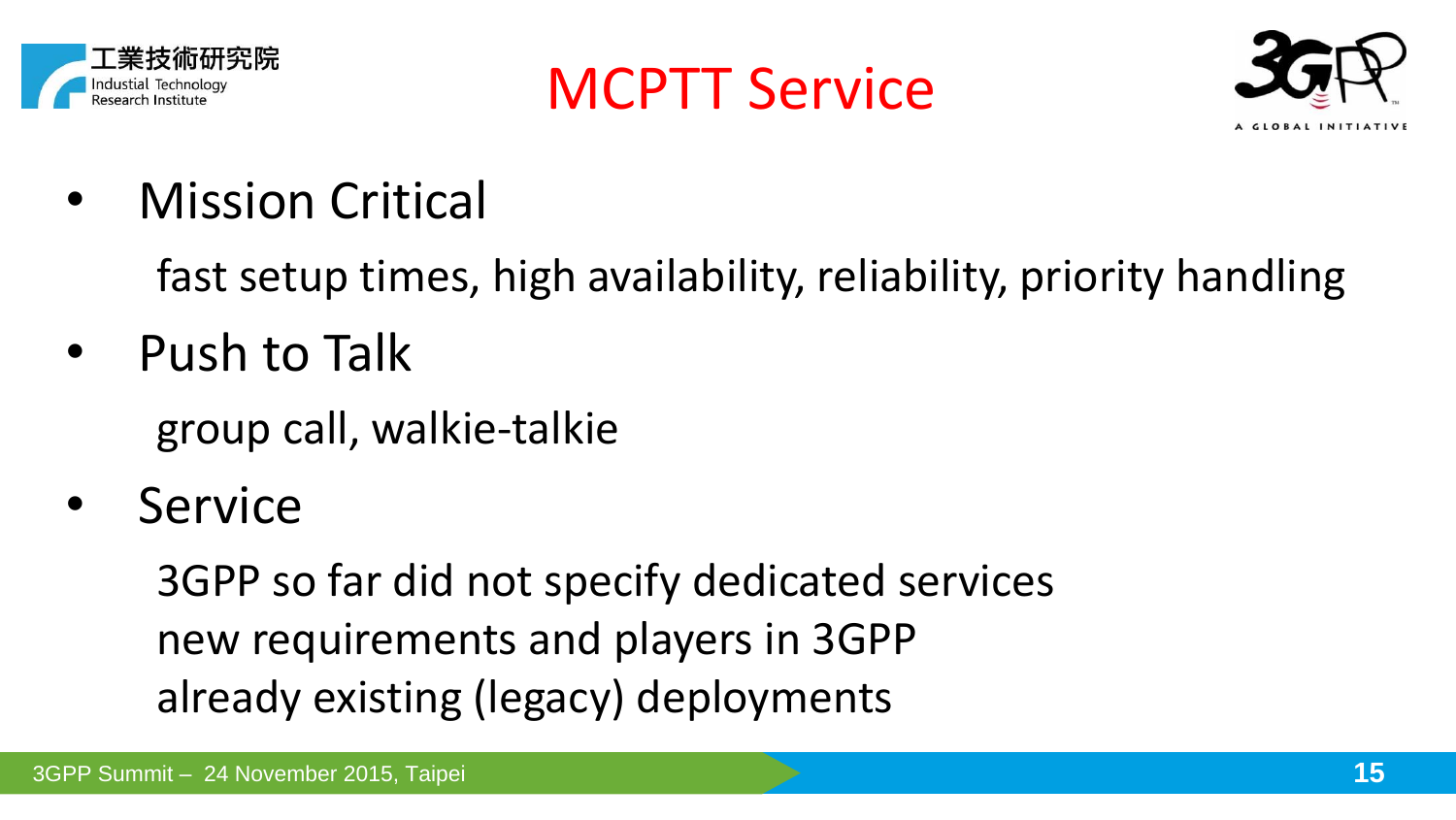



- Stage 1 by SA1, input from various Public Safety communities/players
- New Stage 2 WG: SA6 Mission Critical Applications
- Complete Solution ready by end of Release 13
- Work in CT Groups started in July 2015
- Work is close to 50% complete now
- 100% planned for March 2016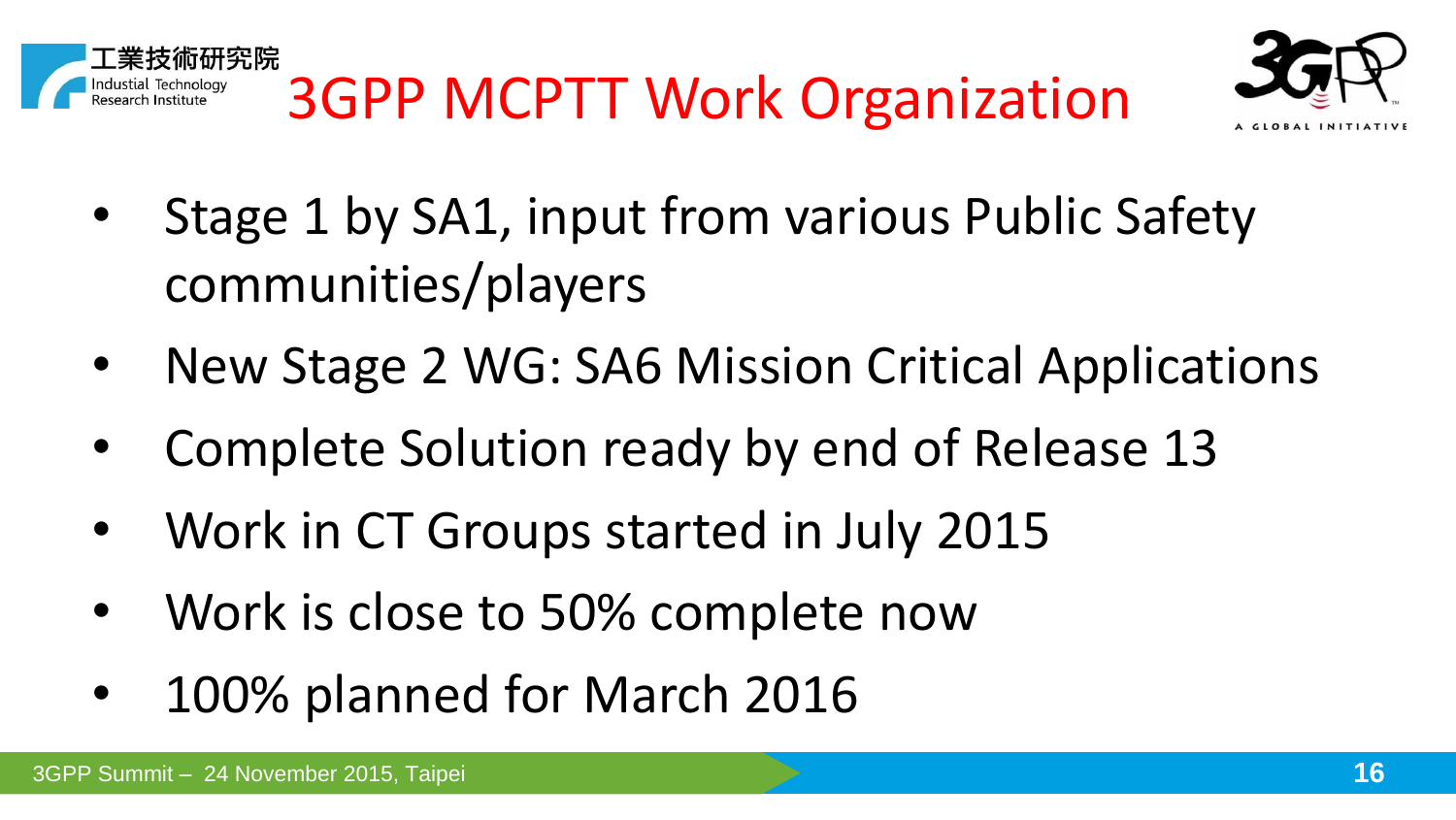





- On- & Off-Network Operation
- Floor Control
- Group Management
- Configuration Management
- **Identity Management**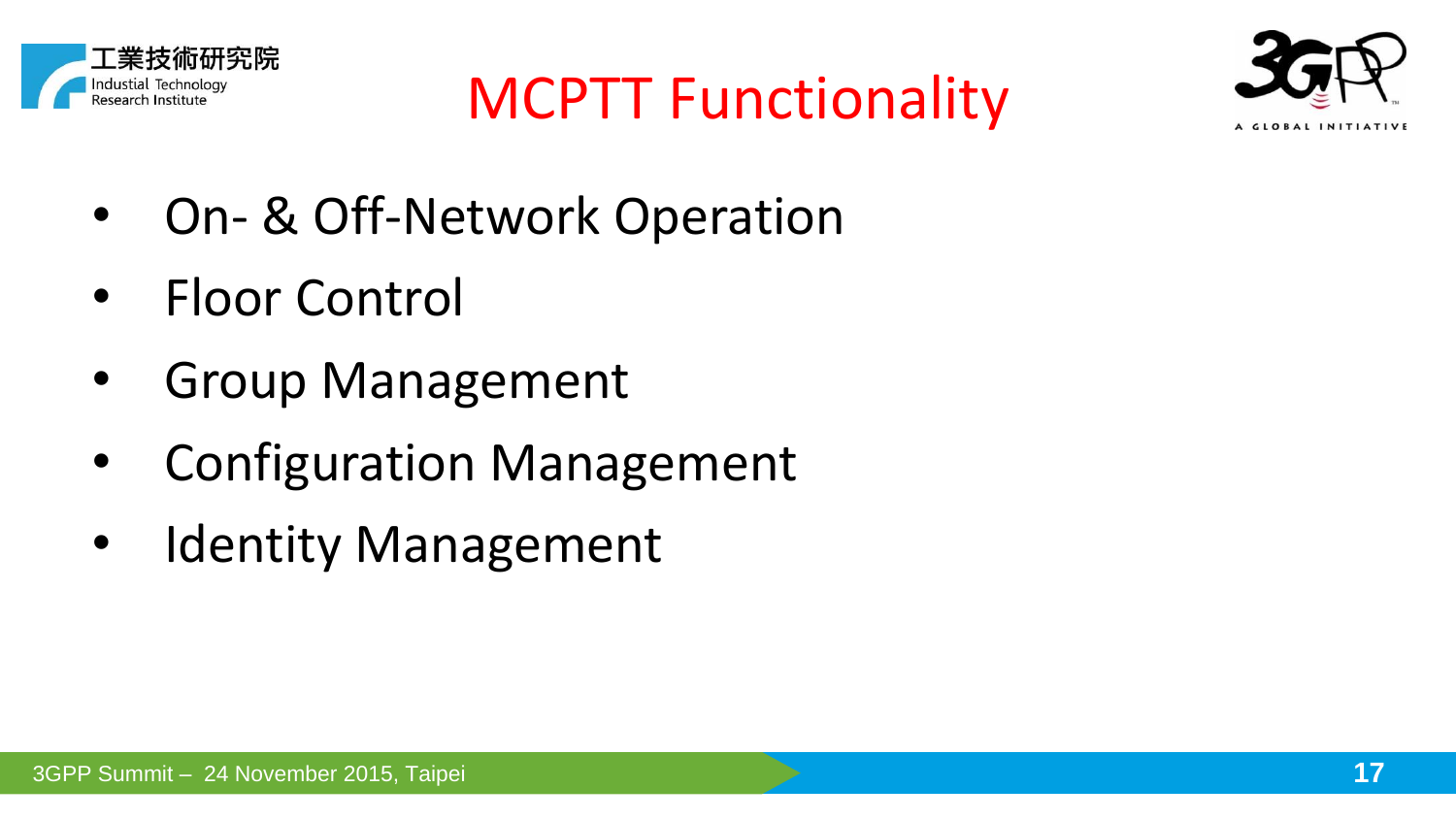



- Access via E-UTRAN, using EPS Architecture
- SIP-core: IMS-compliant Network
- Utilize 3GPP Enablers
	- **Group Communication GCSE\_LTE**
	- Proximity Services (ProSe)
- Application Plane: Common Service Core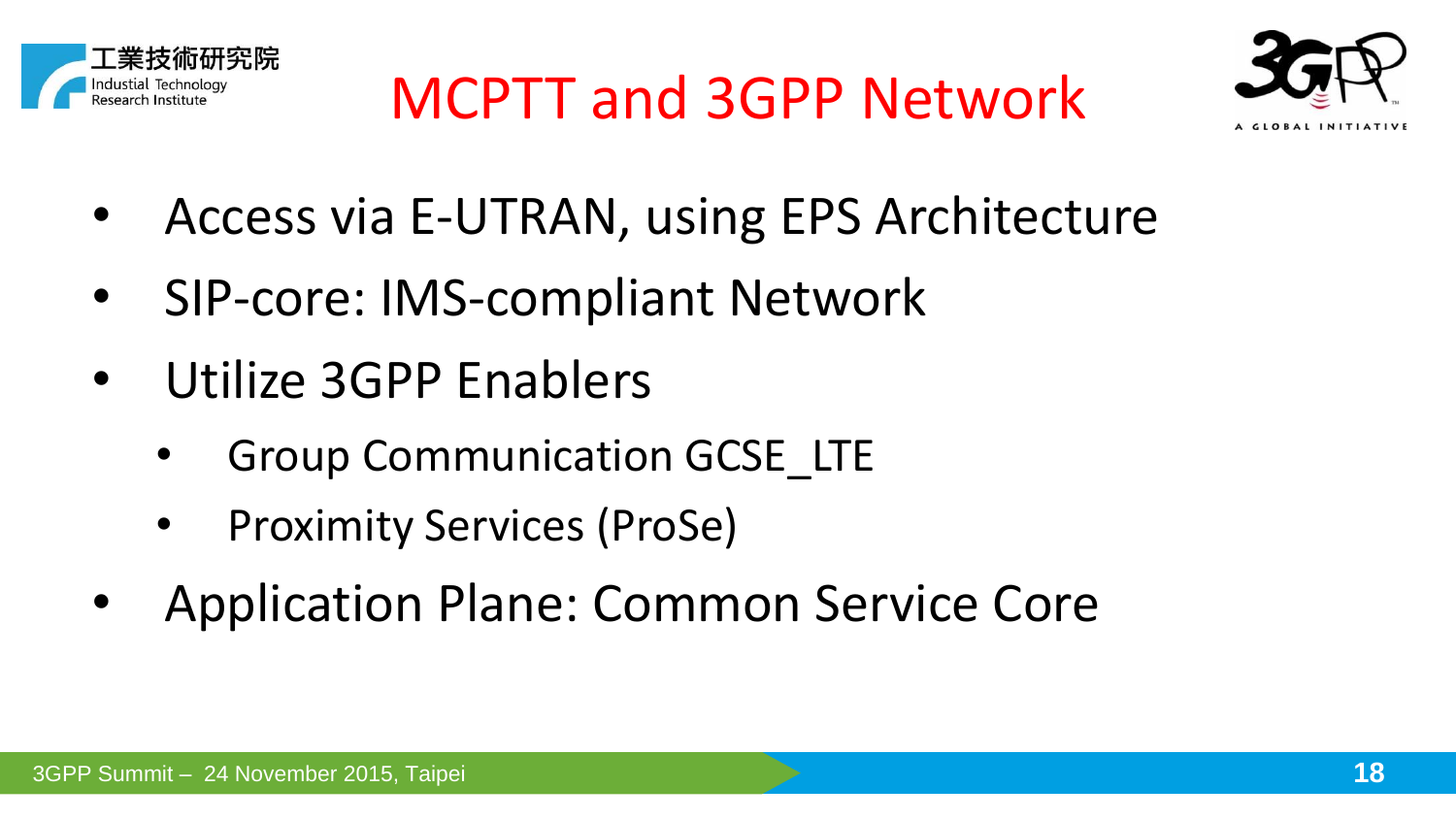





- The SIP core contains a number of sub-entities responsible for registration, service selection and routing in the signalling control plane.
- The SIP core shall be either:
- 1. a 3GPP IMS; or
- 2. a SIP core, which *internally* need not comply with the 3GPP IMS architecture, but with those *reference points* of 3GPP IMS which are required to provide the MCPTT service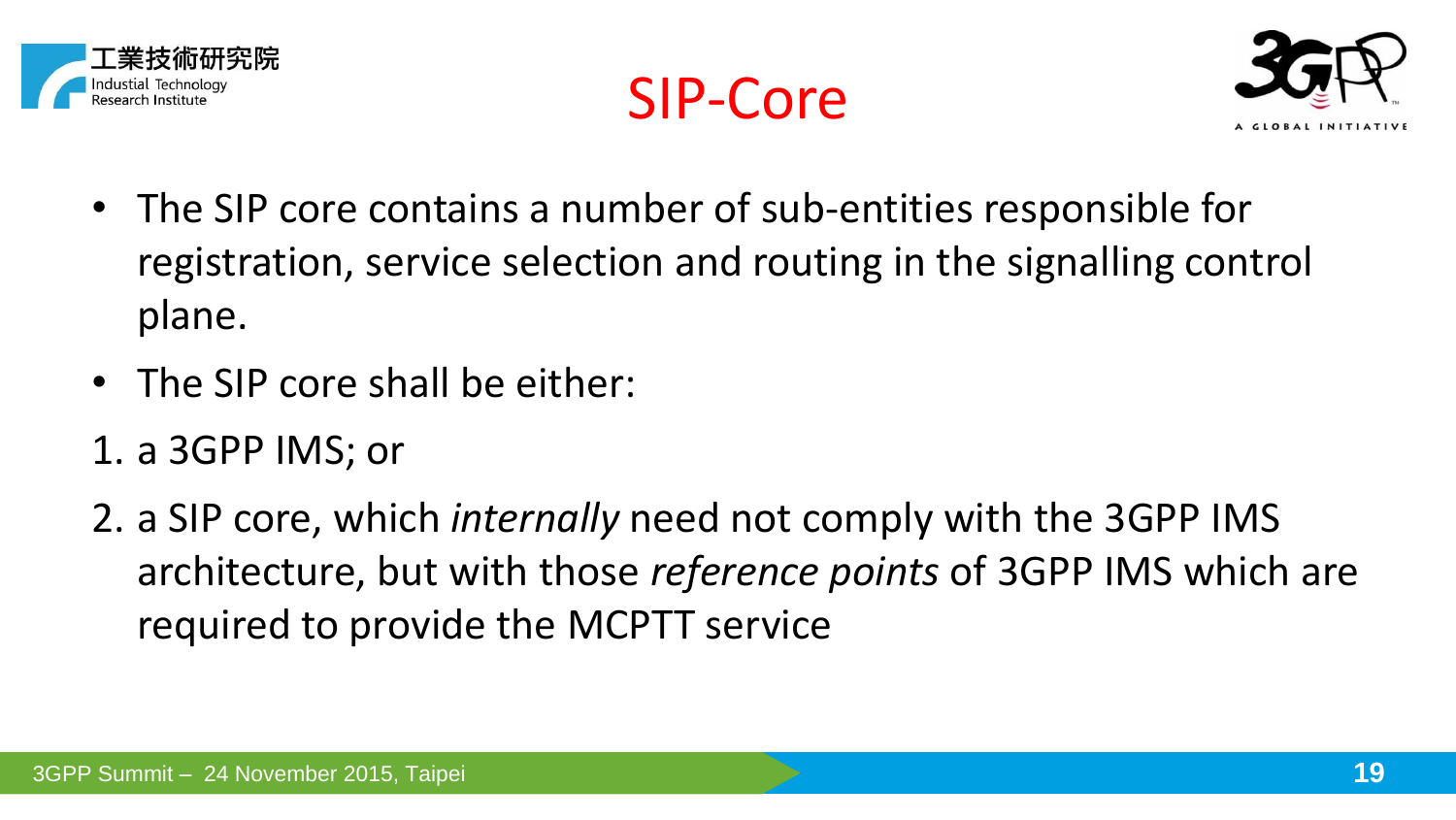

### MCPTT Functional Model



A GLOBAL INITIATIVE

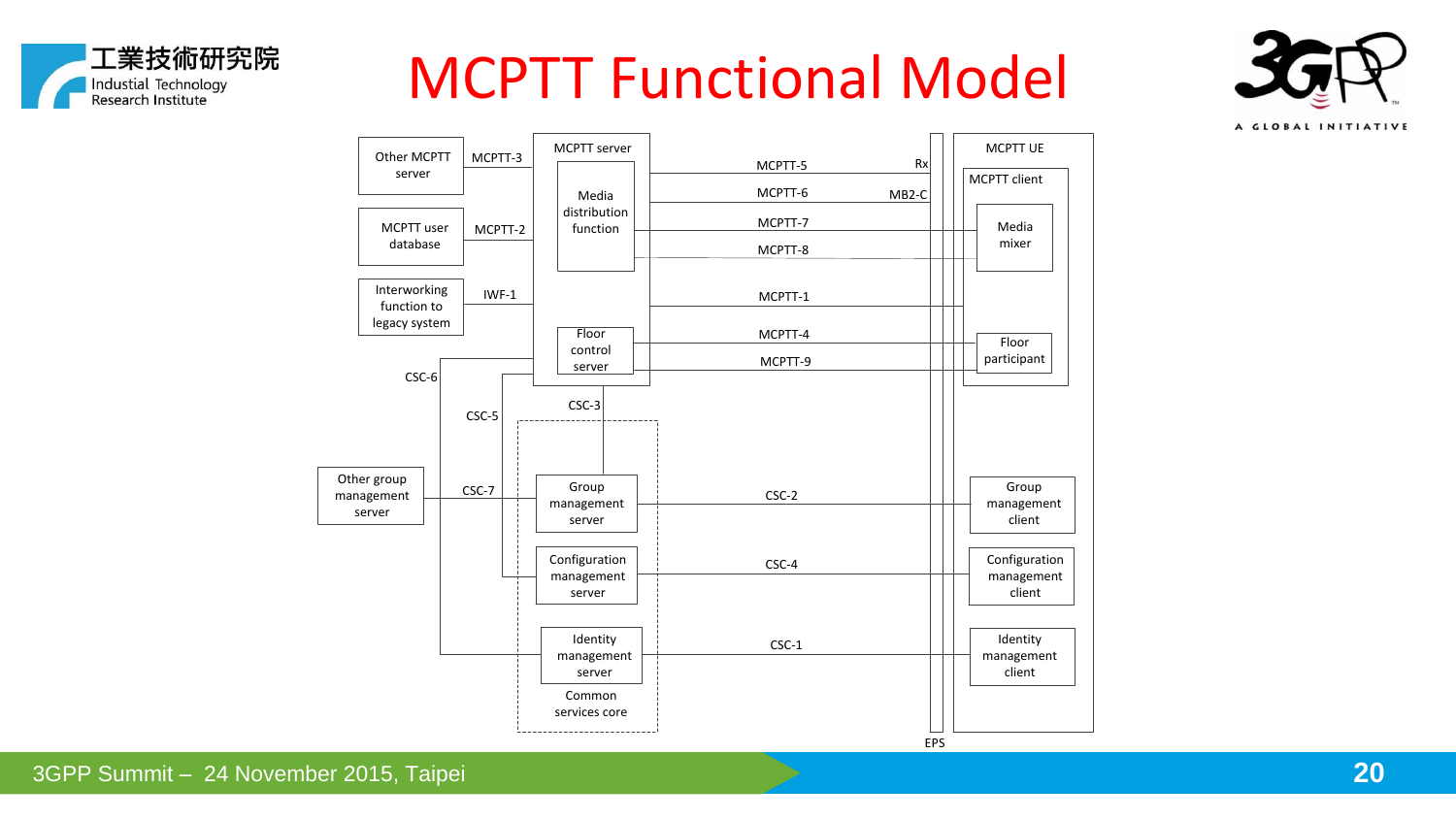





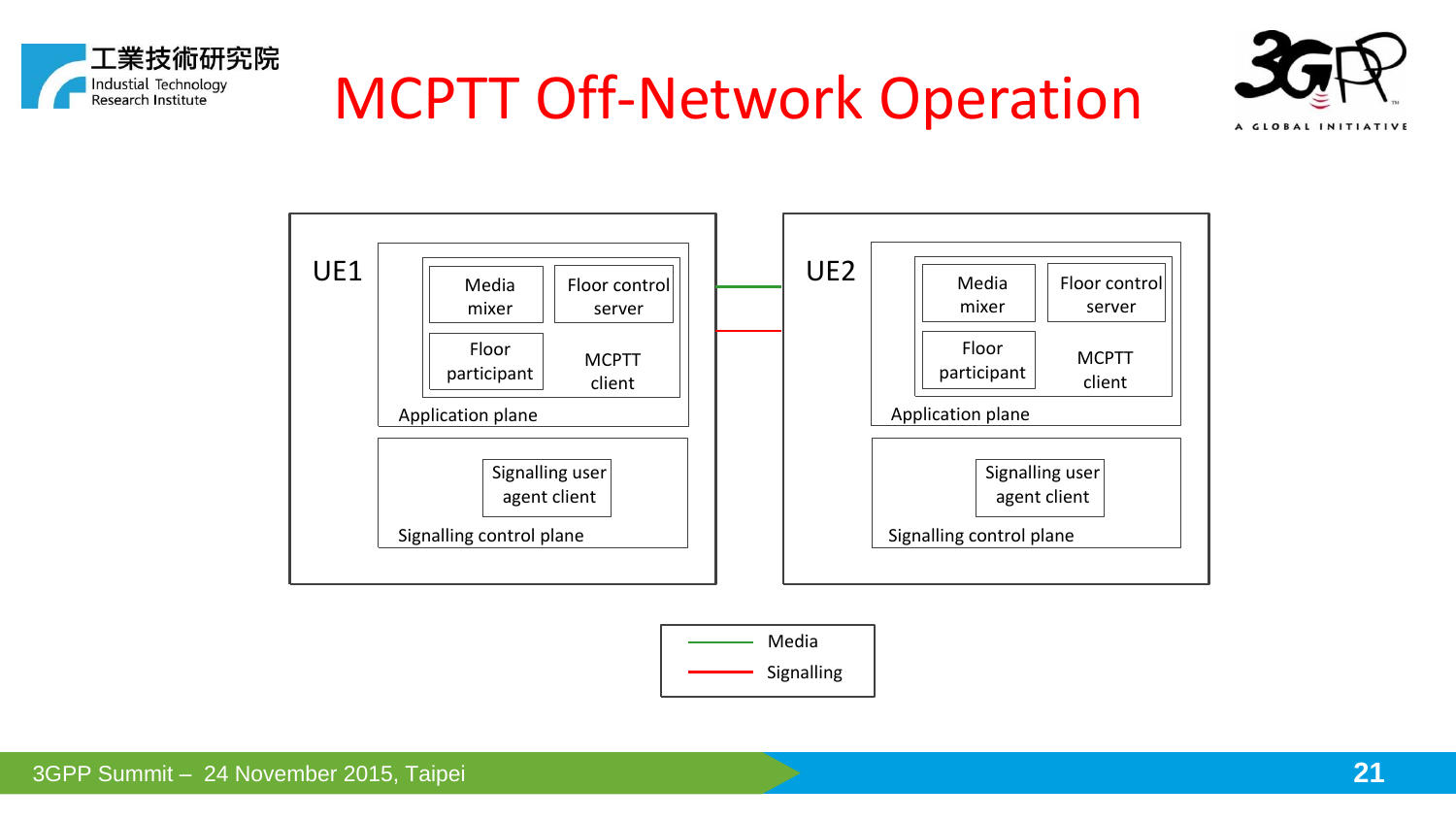## MCPTT an 3GPP Architecture





工業技術研究院

Industial Technology<br>Research Institute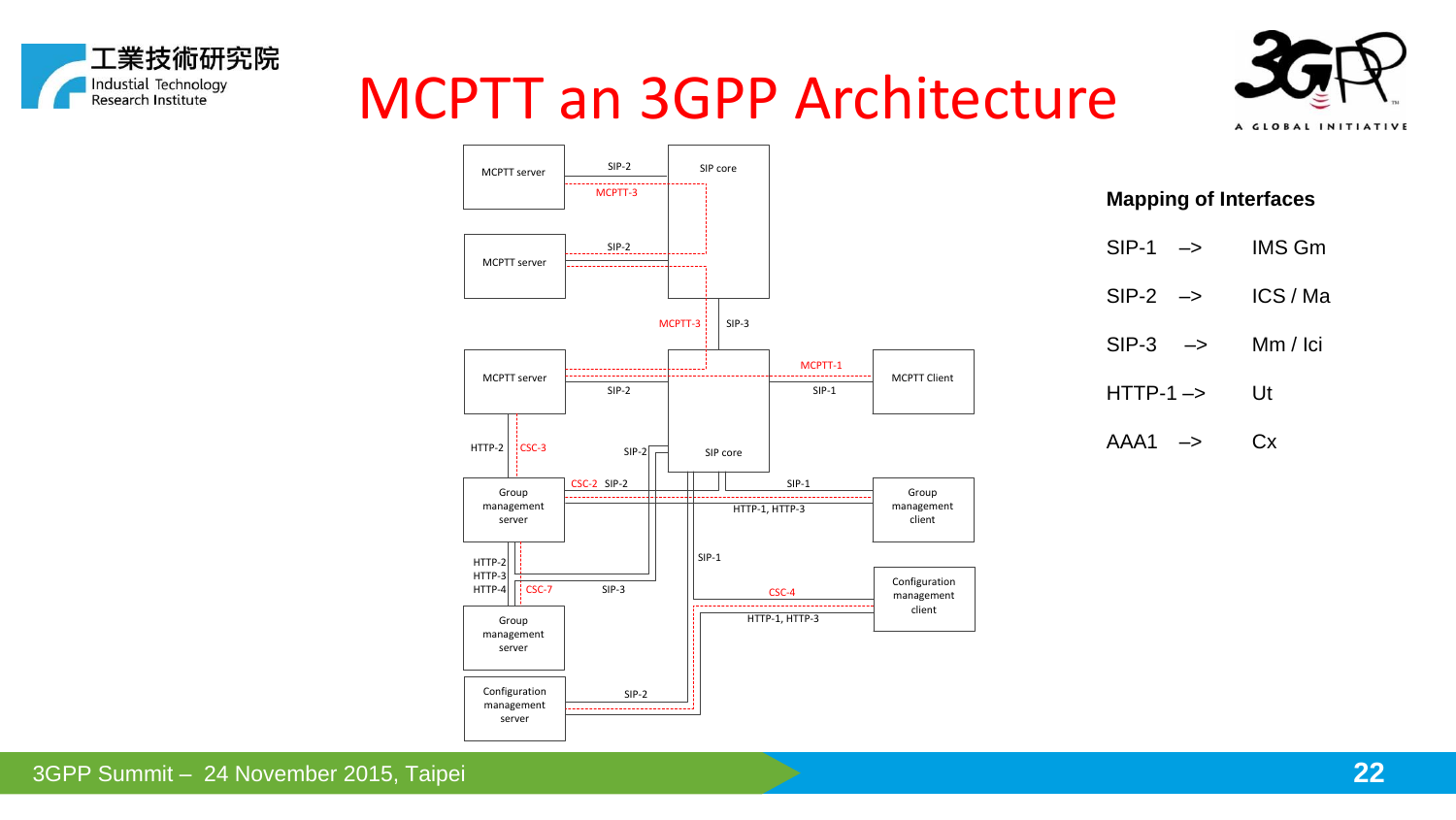

## Some 3GPP MCPTT Specs



- Stage 1:
	- TS 22.179 MCPTT over ITF
- Stage 2:
	- TS 23.779 Study on application architecture to support mission critical communication services
	- TS 23.179 Functional architecture and information flows to support mission critical communication services
- Stage 3:
	- TS 24.379 MCPTT call control protocol specification
	- TS 24.380 MCPTT media plane control specification
	- TS 24.381 MCPTT group management protocol specification
	- TS 24.382 MCPTT identity management protocol specification
	- TS 24.383 MCPTT Management Object (MO)
	- TS 24.xyz MCPTT configuration management protocol specification
	- TR 24.980 Requirements for support of MCPTT Service over the Gm reference point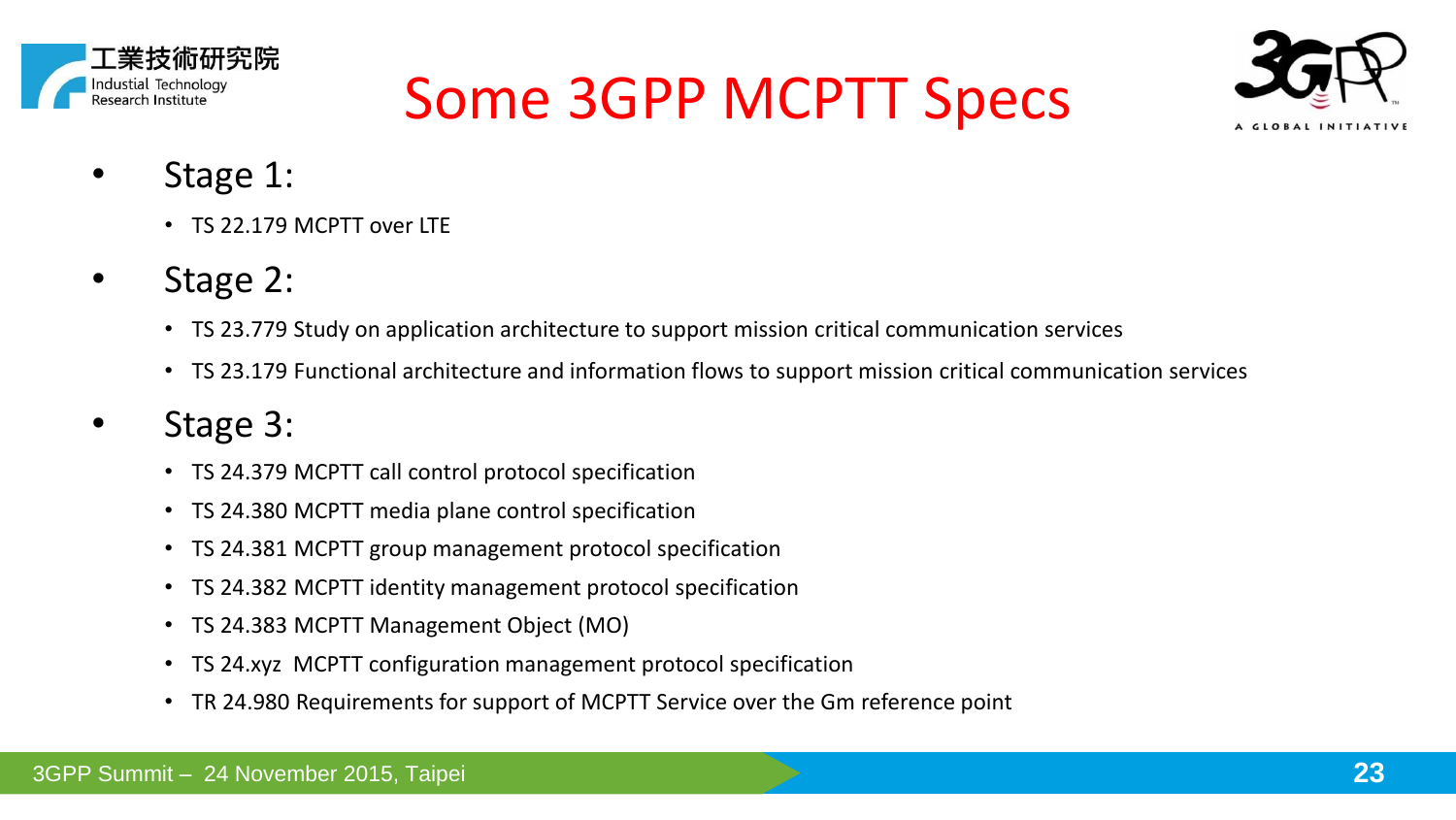





- TR 24.980 Requirements for support of MCPTT Service over the Gm reference point
- minimum IMS (24.229) profile of the Gm reference point for SIP core implementation to guide interoperable implementation of MCPTT solutions
- Separate Work Item in 3GPP CT